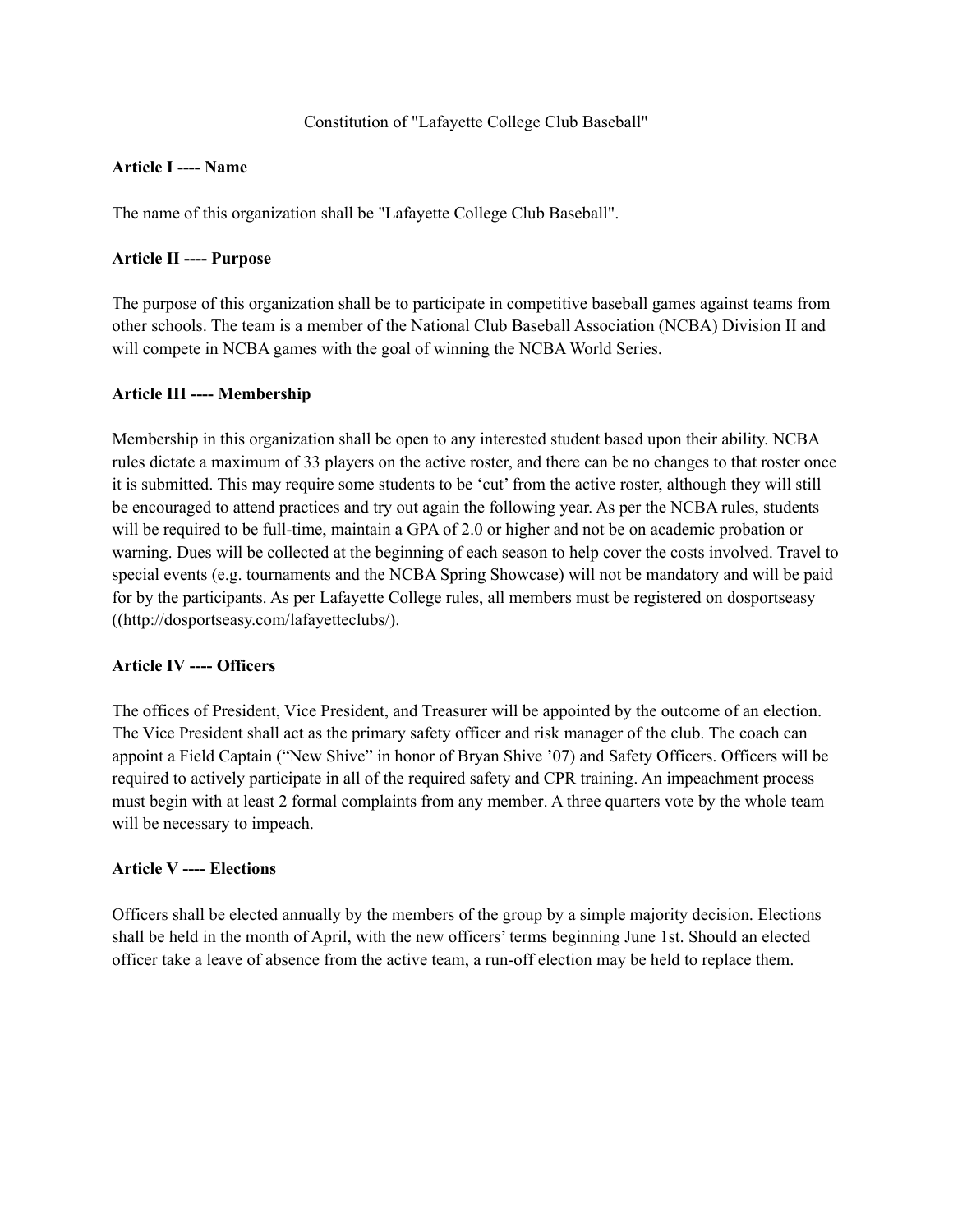#### **Article VI ---- Meetings**

This organization shall meet during games and practices, although formal meetings may occur as warranted. Important issues will be addressed at this time by any member of the organization. The President shall act as chair for all meetings. A simple majority of the group shall constitute a quorum.

### **Article VII ---- Procedure**

The formal meetings of this organization shall be conducted according to parliamentary law as defined in Robert's Rules of Order. During informal meetings (i.e. practices and games), situations will be addressed as needed.

#### **Article VIII ---- Amendments**

This constitution may be amended by the unanimous decision of the officers, and/or 2/3 vote of the organization.

#### **Article IX---- Risk Management**

#### **Section 1: Injuries**

As required by Recreation Services, two of the club's officers shall be CPR and First Aid certified. Additionally, the club's Safety Officer will maintain and carry a First Aid Kit to every practice and game, including away games, to include items such as Band-Aids, antibiotic creams, wraps, and other first aid necessities at the discretion of the Safety Officer. Risk mitigation can not prevent all injuries, and all members must be informed of this, and participate at their own discretion.

#### **Section 2: Finances**

At the beginning of each season (both fall and spring), the club shall require each member to pay "dues." The dues will be higher for those in their first year of participation and be lower in subsequent years. As a result, the club maintains its own financial "baseload" and will not risk running a deficit as well as function properly in the event that the College inherits a financial audit.

#### **Section 3: Hazing**

Hazing is an unacceptable form of social behavior, and as such, will not be tolerated by members of this club. Club officers will attend hazing information sessions, as mandated by Recreation Services, and shall monitor the behavior of the club's members to recognize inappropriate social behavior. Hazing shall be punishable by "sitting the bench" or, should the offense warrant, expulsion from the club. Lafayette Club Baseball shall adhere to Lafayette College's hazing policy: Lafayette College and Pennsylvania State Law requires that no student participates in and that no student organization allows any of its new members, members, or others to participate in any pre-membership ceremony or practice that involves mental or physical exhaustion or abuse, or in any way interferes with the students' mental or physical ability to perform their work at Lafayette College. These rites must not reflect unfavorably upon either the group or the College or be of a dangerous, rude, or demeaning nature. The President is responsible for ensuring that members understand this policy and that (1) members will be held